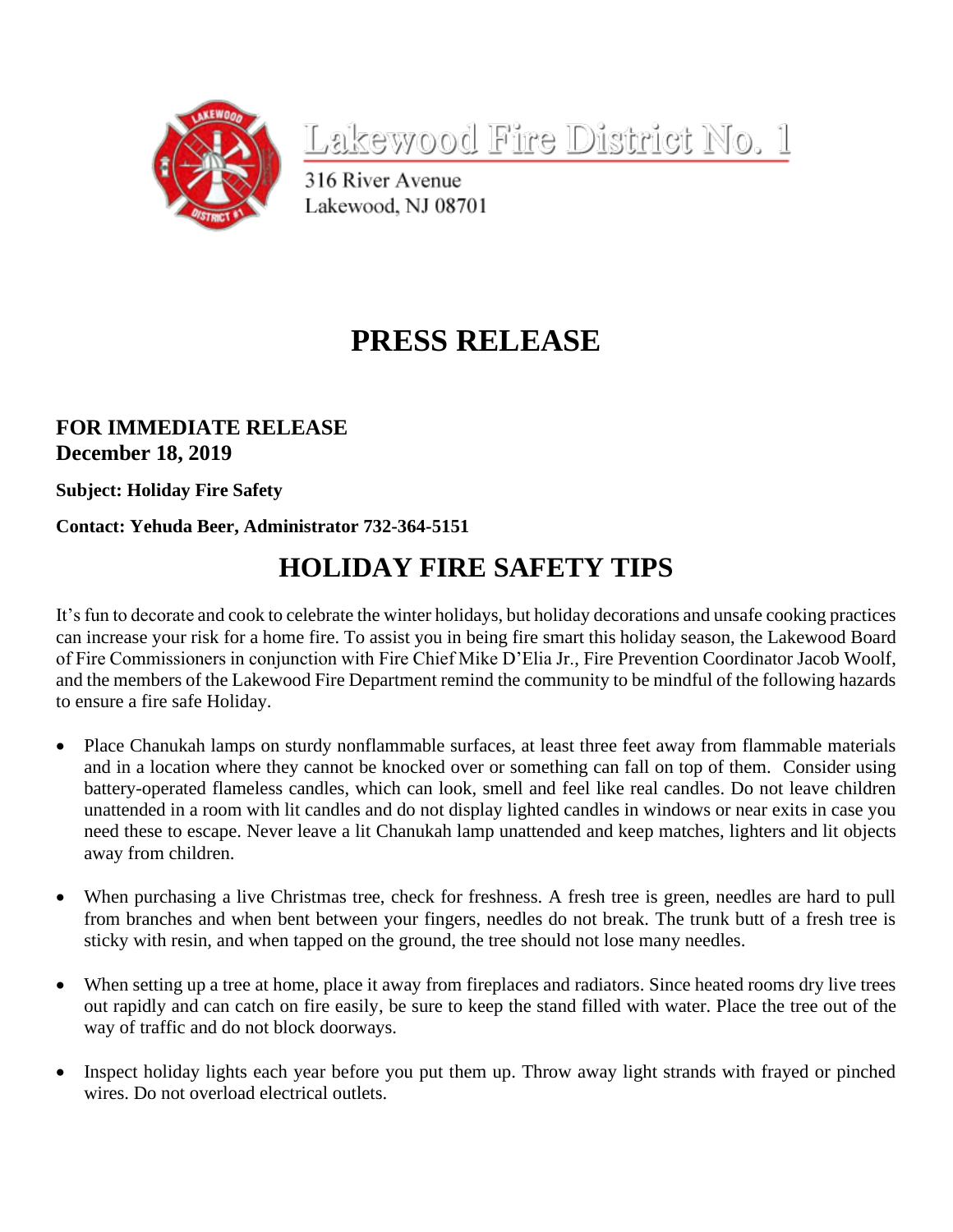- Cooking When cooking, roll up your sleeves and avoid wearing loose fitting clothing that can easily catch fire. Do not reach over burners and other hot surfaces. Keep all flammable items (dishtowels, curtains, etc.) at least three feet from the range top. Always turn pot handles inward to prevent young children from pulling down a hot pan. Remain in the kitchen and keep an eye on the stove or oven. Unattended cooking remains a leading cause of home fires.
- Frying When frying, it is important to keep children away from the stove and other cooking elements. Use the back burners so they are out of the reach of children. When reheating fried foods, be careful of the oil that is in the food as it reheats, since it can cause severe burns. In the event of a grease fire, smother the flames with a lid only if it is possible. Do not use water to extinguish a grease fire as this will just increase the size of the fire. Do Not Hesitate to Immediately Call 911.
- Appliances Keep all appliances away from the edge of the counter and all wires safely out of reach, especially when children are around. Leave ample space around any appliances to allow air to circulate and minimize the buildup of heat. Please make sure your appliances are U.L. compliant and in optimal condition. An appropriate U.L. approved heavy duty timer may be used with hotplates, crock pots, etc. Speak to your Rav, if you need further *Halachic* clarification on using timers on Shabbos.
- Calling the Fire Department on the Holiday or *Shabbos* NEVER hesitate to call the fire department even for the slightest suspicion of danger. Fire Department Chaplain Rabbi Moshe Rotberg (with direction from other various local rabbinical authority) would like to remind the community, since it is impossible for the typical layman to determine from the time of the crisis if it poses a danger to one's self or neighbors. One should not hesitate to call the Fire Department immediately. What may appear to the uneducated to be "nothing" may, in fact, be deadly.
- PLEASE MAKE SURE YOU HAVE *WORKING* SMOKE ALARMS AND CARBON MONOXIDE DECTECTORS IN YOUR HOME. At a minimum, smoke alarms should be located outside each separate sleeping area and on every floor of one's home. Place a carbon monoxide detector outside each sleeping area in the home.
- Be aware of what you will need to do if your clothes are on fire. Review, the principles of "STOP, DROP and ROLL" which are simple: STOP – do not run if your clothes catch on fire. DROP – to the ground and cover your face. ROLL – continue to roll to smother the fire.
- Think about and remain cognizant of your environment and your surroundings. Always be mindful of what you will do in the event of a fire to escape safely. Identify two exits when you enter an unfamiliar building. The way you entered the building may not be the quickest or safest escape route in an emergency. Do not use elevators in a fire emergency; use the stairs. Look for standard fire protection equipment such as pull stations, fire extinguishers, posted evacuation plans, etc. Follow your instincts – don't stay in a building that has blocked or padlocked exit doors, is overcrowded or has hazardous activity going on that makes you uncomfortable. By conducting this mental pre-planning, you may be better able to act promptly when a fire or alarm of fire occurs. If you don't feel safe, don't stay inside. Report locked or blocked exits and overcrowding issues immediately to fire officials.
- Fire Safety Information for parents, children and educators can be found by visiting the Fire District Website at www.lakewoodfd.org and clicking on Sparky's Firehouse or New Jersey Fire Safety under the Links heading.